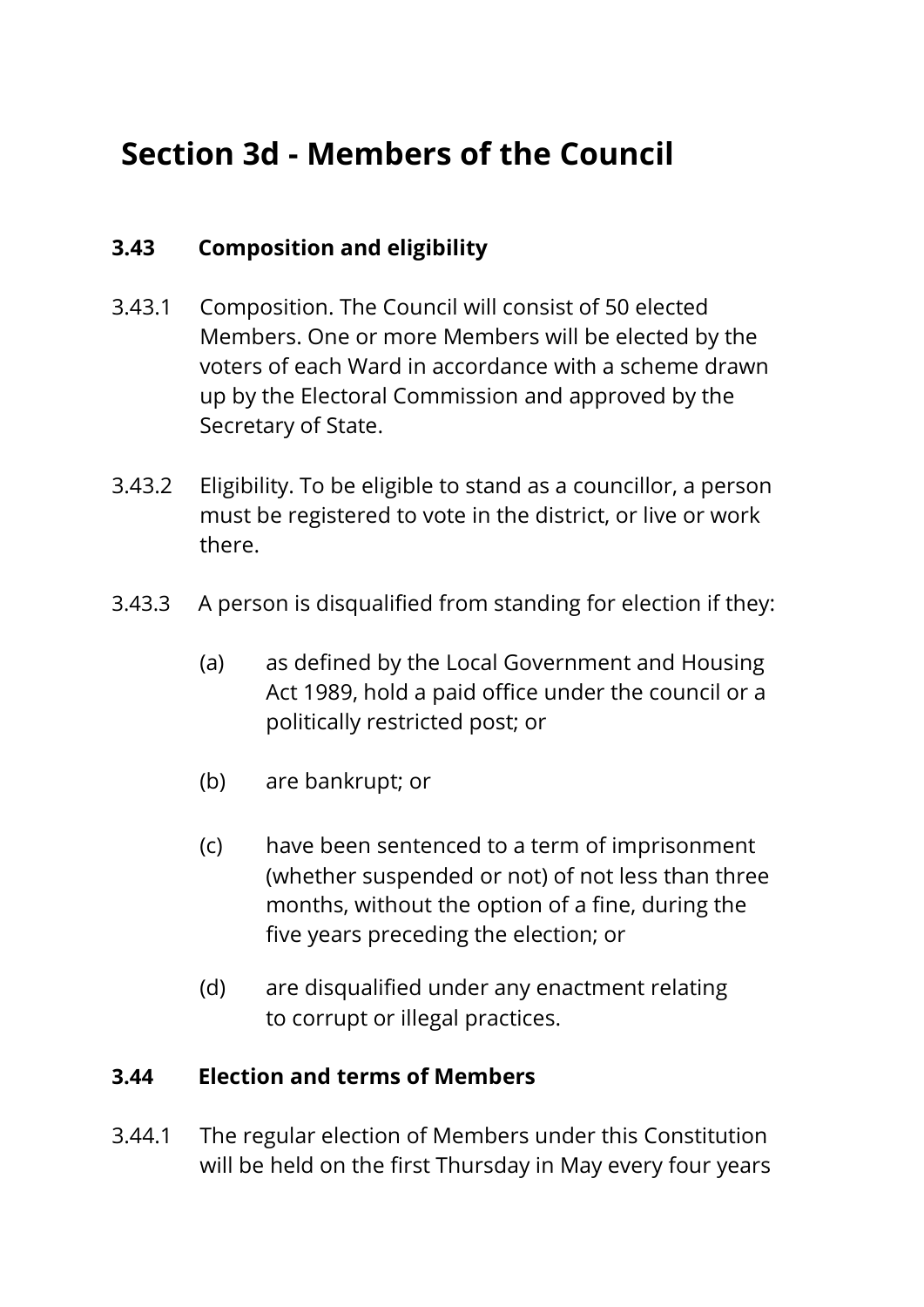beginning in 2019. The terms of office of Members will start on the fourth day after being elected and will finish on the fourth day after the date of the next regular election.

## **3.45 Roles and functions of all Members**

- 3.45.1 All Members will:
	- (a) represent their communities and bring their views into the Council's decision-making process, that is, become the advocate of and for their communities;
	- (b) deal with individual casework and act as an advocate for constituents in resolving particular concerns or grievances;
	- (c) balance different interests identified within the Ward and represent the Ward as a whole;
	- (d) be involved in decision-making;
	- (e) participate in the governance of the Council;
	- (f) be available to represent the Council on other bodies; and
	- (g) maintain the highest standards of conduct and ethics.

## **3.46 Rights and duties**

3.46.1 Members will have rights of access to such documents, information, land and buildings of the council as are